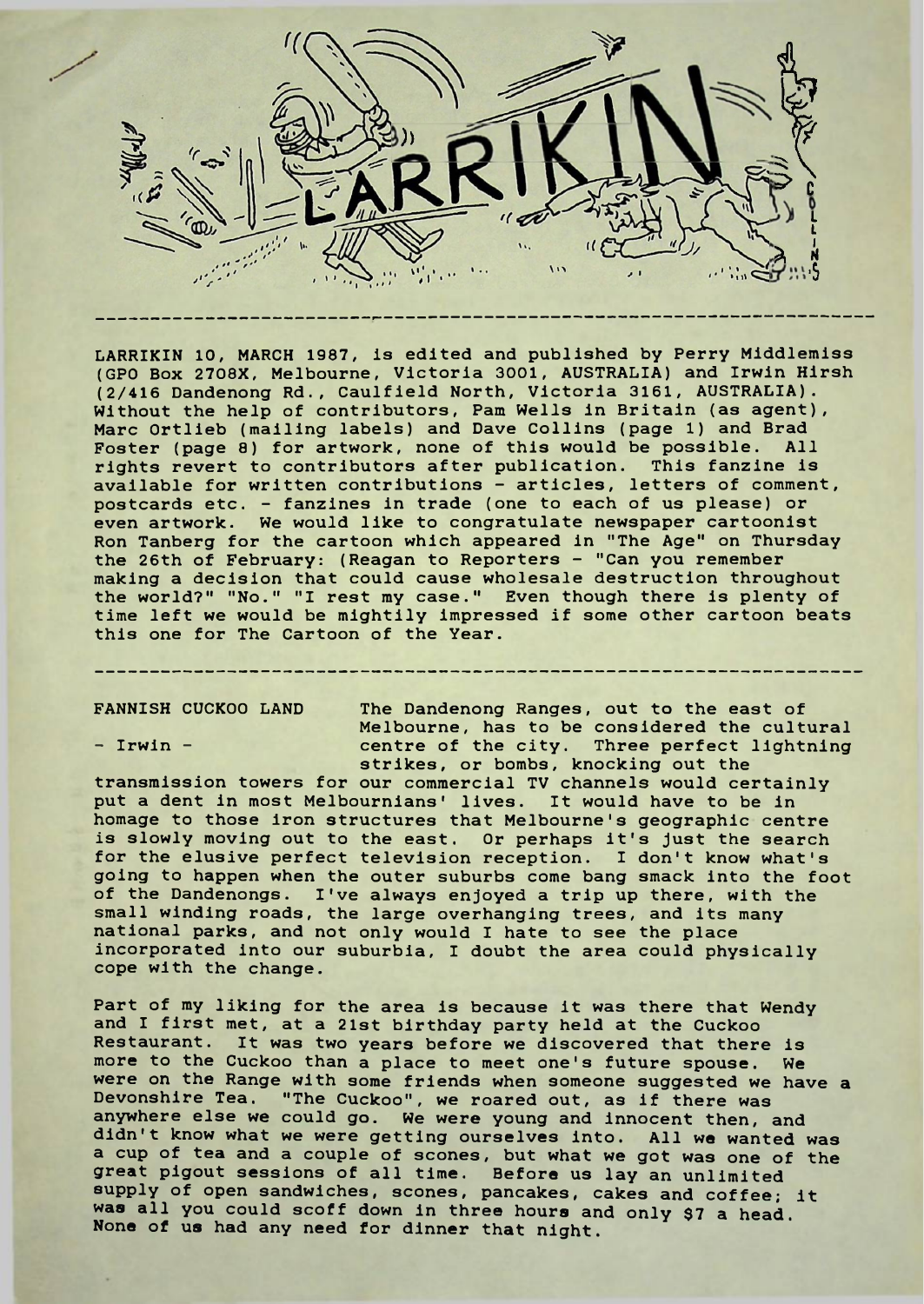Since that afternoon whenever we get the urge to make pigs of ourselves, perhaps once every six months, Wendy and <sup>I</sup> ring up a few friends and off we go. And in inviting people we are always sure to<br>warn them not to have any lunch and only a light breakfast. warn them not to have any lunch and only a light breakfast. figured that it would be nice if our next expedition was a fannish event, and I set about getting the wheels in motion. A list of invitees was drawn up and invited (which obviously included the self-confessed king of Pigouts, Justin Ackroyd), and the booking made at the restaurant. The scene was set.

We'd arranged to give Andrew Brown a lift to the Pigout, so at about 2 o'clock there I was at his front door waiting for him to answer my call. But he didn't come to the door. Yet somehow I could sense he hadn't gone out, so again I knocked on the door. Still no answer. I thought that perhaps Andrew was Otherwise Occupied and unable to come to the door, and I decided to try the door handle. As I did so, there came a "Who is it?" from the other side. Not expecting that <sup>I</sup> jumped back, just managing to let out "It's Irwin." It soon transpired that I'd woken young Andrew up, that he'd been working til very late the previous night, and that he'd forgotten about the afternoon up in the hills. After a bit of consideration Andrew decided that he wouldn't be able to get ready quickly enough and so Wendy and I went off without our passenger.

An hour later we struck the Cuckoo and turning into the car park <sup>I</sup> noticed that we'd just beaten Carey Handfield's car, which had come from the opposite direction. Carey had Bruce Gillespie and Elaine Cochrane as passengers, and after all the "G'day"s Bruce asked me how <sup>I</sup> had driven up. "Along Ferntree Gully Road and Burwood Highway into Mount Dandenong Tourist Road. A fairly direct route," I answered. "Oh." said Bruce, and indicating Carey added "He to "Oh," said Bruce, and indicating Carey added "He took us through all the back roads and dirt tracks." Bruce wasn't impressed. "Yes," said Carey, with that Handfiendish gloat, "you should have seen these two, sitting on the edge of their seats, terrified I wouldn't take a corner."

We were shown to our table and thought we had better wait for the others to arrive before getting into the food. After a few minutes no-one had arrived, so Bruce decided to see if they were elsewhere in the building. We had arrived a few minutes late and it could've just been that the other eight arrived before us and were shown to a different table. Bruce came back with a couldn't-see-them shrug of the shoulders and sat down. We continued peering towards the entrance with ever increasing glances towards the food. After a few minutes we realised that with a smorgasboard time means money, and to stuff being polite - we're hungry. No more than a minute after tucking into the food in walked the Eight. We were curious about how they all arrived as one, and Mark Loney said, "Oh, Michelle and I arrived when the lunch session was still going. So for the last 15 or 20 minutes we've all been sitting over there." I looked in the direction Mark indicated, but all <sup>I</sup> could see were the beautiful rolling valleys that Bruce was terrified of plummetting into.

Before we knew it everyone was into a fine mass of eating and we got down to the serious business of The Chat. Bruce mentioned that he was going to write a letter of comment on the then current issue of Larrikin but he wasn't sure that he could bear putting out 36¢ for the stamp. He later added that if he was going to do any fannish writing it may as well be for his own fanzine, and he definitely hadn't the money to publish the next issue. Overall a rather sad state of affairs where the constraints of time and money get in the way of any creativity.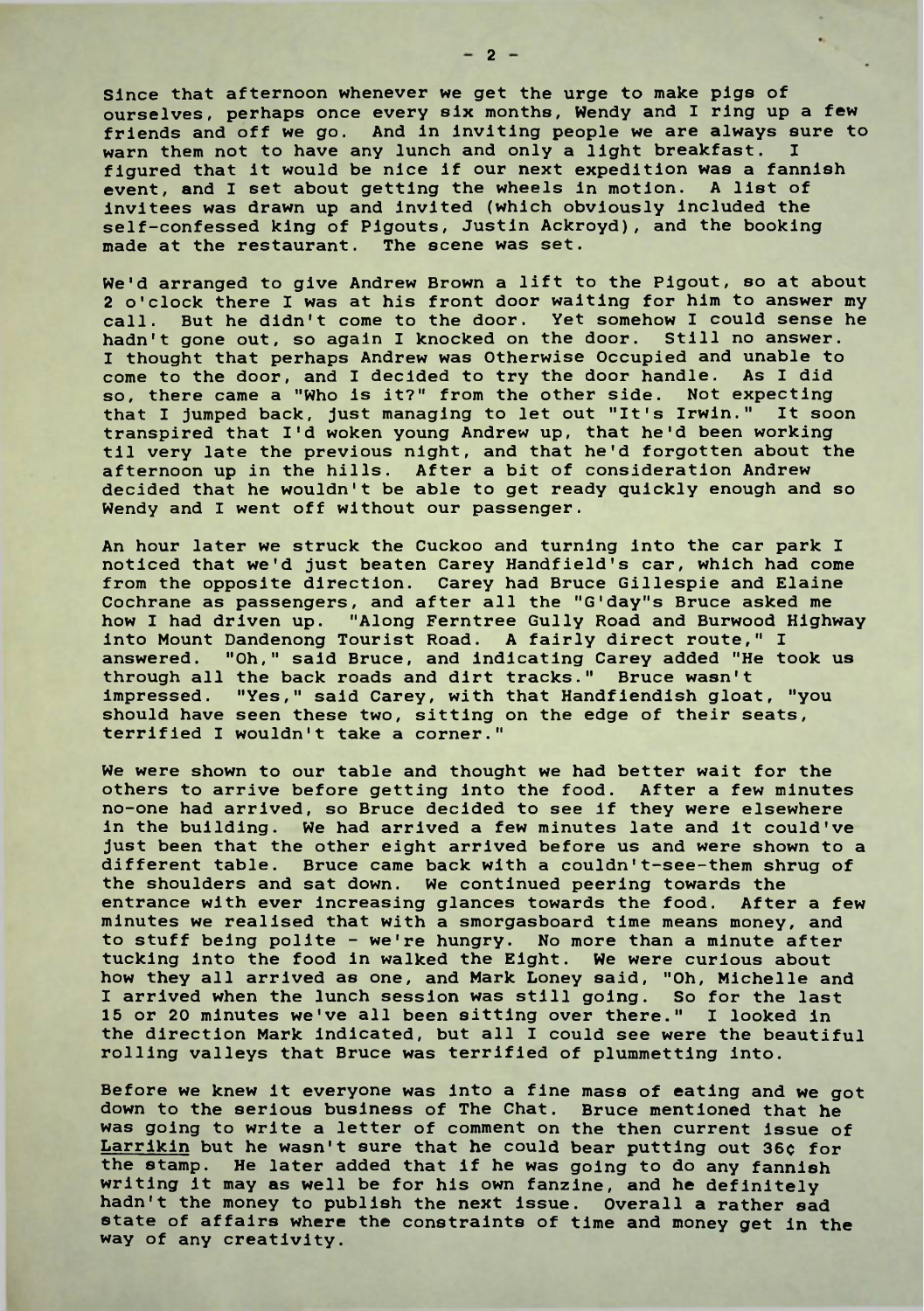Quite a few of us were comparing notes about our trips to England later this year. Two days previously Wendy and I had added some dates and flights to our intended schedule, and we were ever so happy to tell all to those who were interested. Hell, we were even telling our plans to those who weren't interested, who tended to resemble those who wouldn't be going to England. Robyn Mills was all excited because Justin Ackroyd had just promised to meet her when she arrives at Heathrow, and quite depressed when Justin went on to demonstrate how easy it would be to pickpocket the contents out of her handbag. And at the end of the table Carey was sitting there saying things like, "I'm going for about a month, but I'm damned if <sup>I</sup> know how I'm going to pay for it."

One contrast to the conversation was the lousy music we were supplied with. It wasn't so much that the music was simply lousy but that it was also loud, and it was annoying to think that the two people on the stage were being paid for it out of our money. One song intrigued me for a bit and <sup>I</sup> asked Wendy if the language they were singing in was Yiddish. Wendy listened for a while and with a cheeky one-up-man type grin said, "La-la-la sounds the same in any language, Irwin." <sup>I</sup> slunk down into my chair vowing to make no more comments about the music.

Our table was actually two tables with only a half metre gap between them. When everyone was settled down someone suggested that we join the two tables together. I was about to get up and help move our table when Elaine pointed out that it was inappropriate at a smorgasboard where people were constantly getting up and sitting down. Elaine was one of six people sitting on a bench and if we were to move the tables together four people would cause a bother every time they wanted to get more food. Keeping the tables apart meant that only two people were being hemmed in. One of these two was Wendy, sitting opposite me. She avoided causing bother by just telling me that she wanted more food, at which point <sup>I</sup> would get up and get it. When this happened for the fifth time <sup>I</sup> noticed someone giving the type of look which indicated they thought Wendy had me nicely under her thumb. This didn't really bother me, because every time <sup>I</sup> got some food for Wendy <sup>I</sup> always brought some back for myself. <sup>I</sup> may have given the impression that I was a doting husband, but it was Wendy who showed herself as being a guts.

While there was an unlimited amount of food, the supply of drinks was dependant on being able to catch a waitress. I'm sure there is a Law of Conservation that states that one person will always miss out on getting some coffee out of the pot. It took us a while to get used to this Law, but once we came to understand it no-one was game to pick up the coffee pot when a waitress brought another one to the table. As much as we wanted the coffee, politeness dictated that that you offer to pour a cup for everyone else before pouring one for yourself.

When the musicians took what we thought were well-earned but inadequately short breaks the conversation continued. Wendy and Jenny Chudecki got into a chicken and egg situation regarding Eastercon. Both were saying "I'll go if you go, okay." In the end I think <sup>I</sup> settled it by telling Wendy that I'd pay for her membership. Later Marc Ortlieb, Michelle Muijsert, Carey and I had an impromtu Eastercon committee meeting in which we discussed the apparently contentious issue of scheduling the Natcon Bidding Parties in the con suit. <sup>I</sup> couldn't understand the politics involved amd tuned out of the discussion. I trust my lack of interest doesn't cause one of the bids to gain an unbeatable advantage.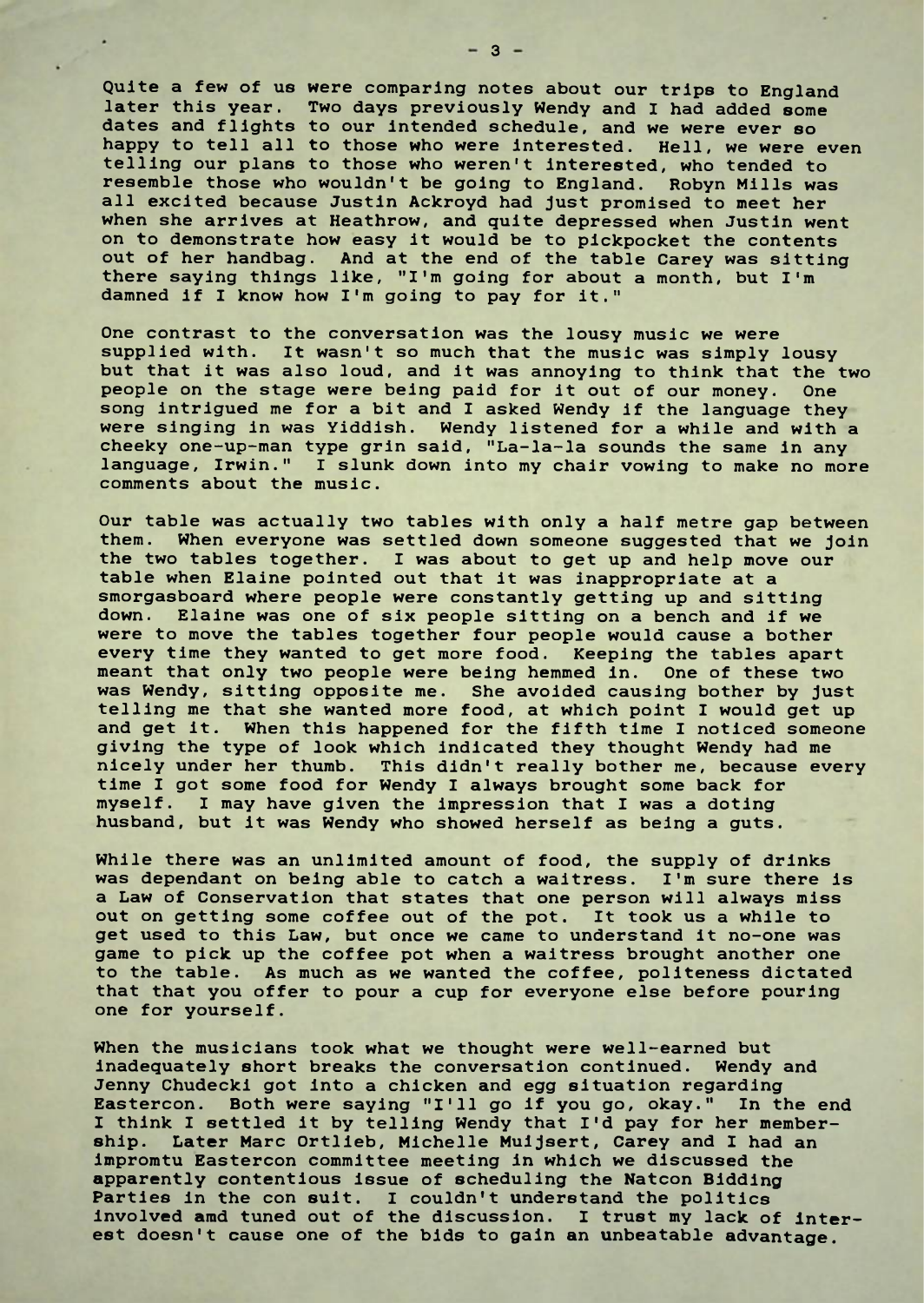Towards the end of the afternoon it was I who killed off the Party. Sensing that we were about to be shuffled out of the room to make way for the dinner session, <sup>I</sup> distributed copies of the previous issue of Larrikin. They were all hot off the presses, having been duplicated only that morning. As I proudly looked down the table, with everyone reading, I felt this gentle tug at my side. It was Perry. "Hey Irwin, it wouldn't be possible for me to have a look at one of those would it? After all <sup>I</sup> am the co-editor and would like to see what's caused some of fandom's biggest mouths to shut-up." I sighed and gave the lad a copy.

From there it was a matter of paying the bill and walking out the door. And as we were standing outside, about to say our farewells, there came a moment's silence. "Okay, where are we going for dinner?" asked Wendy. Not even Justin could bear the thought of more food.

NEWSBREAK <sup>1</sup> Pam Wells wrote to mention "the London Fannish meeting that started life as the White Horse, then the Globe, then the One Tun, is now held on the first Thursday every month at the Wellington Tavern, Waterloo. (Just opposite the Old Vic exit of Waterloo Station - you can't miss it!) Open to all comers, this will be THE place for visiting out-of-towners to meet London fans (and each other!). We're trying to spread the word as far as possible, so that by Worldcon time everyone knows Where It's At. The first meeting was very promising, and it's important to see the continuity of this unique meeting maintained."

RENTAL REALITY Living singly, as opposed to in a relationship, presents numerous practical problems. Having - Paul Stokes - kept my bachelorhood intact these many years I was ill-prepared for the problems I have now had

to grapple with. John left to live in Canberra, Mike bought his unit and almost all the people I know are living either in stable relationships, have a load of kids or possess a free room in their otherwise full house. So the problems began.

Gullibly perhaps, <sup>I</sup> believed that there really was a housing shortage and that I would have a huge queue of people fighting to share my house. <sup>I</sup> put my little notice up in the Institute of Technology, where I was then studying, and at the University and waited, and waited. A distant ringing, scarcely believable, reached my ears and <sup>I</sup> scurried for the phone. The male was interested and would like to view the house that afternoon. I could hardly control my poor beating heart. <sup>I</sup> should have.

The tall suntanned gentleman was unimpressed. It seemed two rooms in the house, this house, were not quite up to his standard. Shaking my head in disbelief <sup>I</sup> watched him leave, promising to phone by Friday should he choose to take the place.

Friday came and went. Sunday dawned and again the phone rang. A young lady this time. Could she come out and look. <sup>I</sup> agreed. She arrived, said great, gave me two weeks' rent and moved in a little over a week later. Financially things were fine. So what if we didn't eat the same type of foods. There were the consolations of someone intelligent to talk to, friends to meet, people to go places with. All the important socializing influences. We got on really well.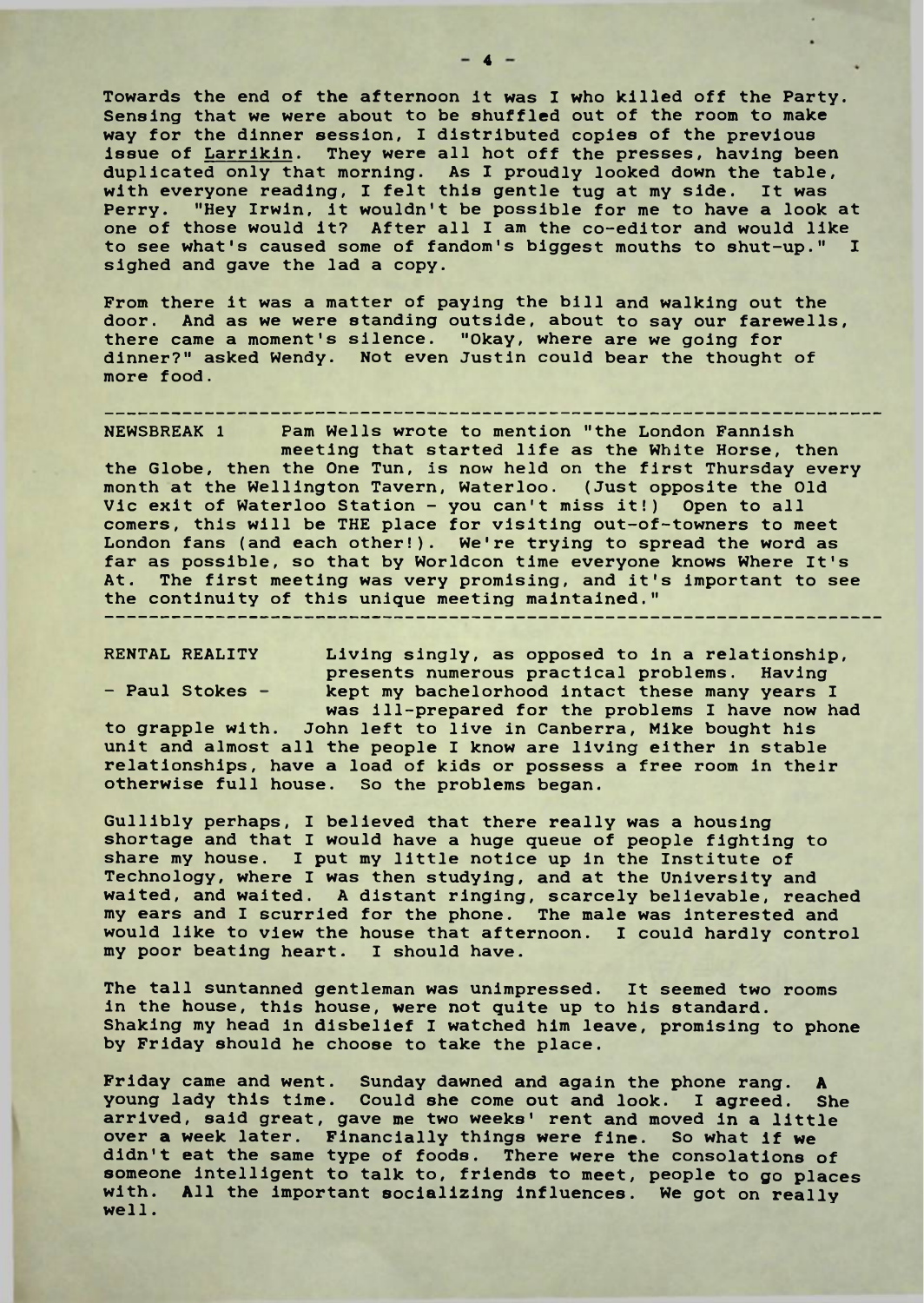Months passed before the day <sup>I</sup> dreaded came. She had a new job with the National Trust. Great? It was a live-in job and she was moving out. Panic struck again. Was I going to have to do all that searching once more? Suddenly cut back and find double the rent and all the expenses? No. A friend of hers, who had been living in an enclosed verandah would move in. I was saved. Wasn't I?

I suppose I'd forgotten how difficult it is to immediately get on with people, or maybe I'd forgotten how difficult it is for me to get on with people. This is a polite way of leading the reader to realise things would not go smoothly. They did not.

I have this cat, 'Filthy Scumbag', who is of a rather delicate constitution and does a remarkable line of 'amazed' looks. Life is a continual adventure. Anyway, said person enquired how <sup>I</sup> would feel if there was another cat in the house. <sup>I</sup> told her it would not be a good idea and even, in a display of reasonableness not seen since Torquemada confined thousands during the Spanish Inquisition, gave her the background on why this was the case.

Two weeks later there she was with a singularly sick chocolate point Alamex. The Cold War had begun. To accelerate things she rarely fed it and seemed to believe that in gratitude for her saving it the rotten cat should learn to exist on fresh air. As a special treat she gave it an unshelled prawn. Things grew worse and eventually the \$45 was too much for her and she moved into a crappy half-house over the road for which she paid some \$36 a week. (Funnily enough, the 'stranger' she moved in with shot through and she was stuck paying \$72 for a month or so. Ha ha.)

I decided I could manage without another co-tenant, so after the "Landlord" repaired the house once more I actually painted large portions of it and had a minimalist Japanese lounge to enjoy. This satisfaction in solitude lasted about three months. When the next set of bills arrived <sup>I</sup> was in a panic. So this was what it was like. Merde du Brick. I did not like it.

So with newly painted and furnished half available I put my notices up once more. Neither Institute nor University notices brought much joy. <sup>I</sup> should have realised this from the number of notices already up on the boards but my optimistic self paid them no heed. Foolish, foolish. After several weeks <sup>I</sup> reverted to the desperate step of placing advertisements in "The Advertiser". I got results.

Apart from those who had a "genuine" reason for not taking this gilt-edged opportunity; they didn't like cats, smokers or couldn't have dogs, most who refused the first offer were people who seemed to want a room will everything supplied. Meals, lots of company and witty conversation. Now <sup>I</sup> train four nights a week, go to woodwork once a week and like to get out on the weekends. It was soon obvious that this did not suit them. One guy was actually most reluctant to even come inside. I was worried.

Offer two was a room for \$35. To this I had more callers but they seemed put off by the fact that <sup>I</sup> was the only other person there or that the room wasn't out of the latest "Vogue Living" for twenty a week. People came and people went all giving the same answer. No. <sup>I</sup> cleaned, I scrubbed, I pruned, I potted. All to no avail. No-one was interested. I was shattered.

So what does one do? <sup>I</sup> remembered all the old problems I had when looking for places to live but it all paled before the trouble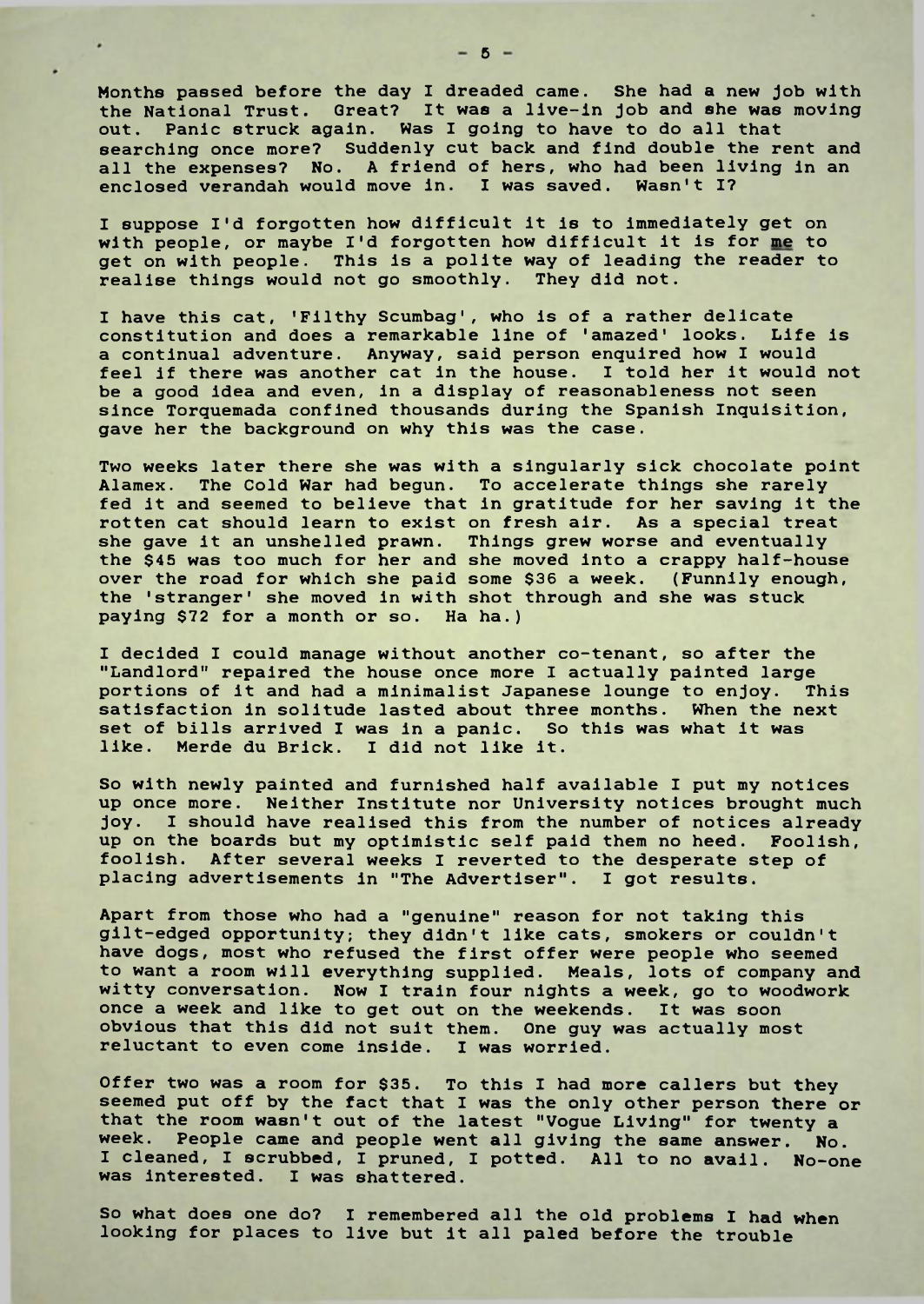involved in finding someone willing to move in with me. Perhaps most of them clung to the idea of one room in a house full of others. My offer gave more room but less of the warm fruity comradeship they sought. One guy told me that was what he wanted, and that his brother got a room in a house where the woman did all the cooking and cleaning. My reply is not repeatable, though probably guessable. All <sup>I</sup> had for my trouble was a bill for eighty dollars from "The Advertiser" to add to the existing problems I had sought to cure.

Well that's the most philosophically demanding question of recent times. With as expansive appetite as mine for clothes, comics, books, cars and such, there is not a lot left over for the necessities. Yet if you try to live on the necessities alone, shunning the new book Justin offers, or those new records, or the "Spank You Very Much" concert, life drives you crazy. Especially in Adelaide. Work is no substitute for the hedonistic pleasures of life.

-------------------------------------NEWSBREAK <sup>2</sup> Dave Collins wrote to announce that he and Terry Broome are putting together a collection to be donated to Animal Aid in memory of the late Rob Gregg. The deadline for donations is the 30th of April, and you can send money to Dave at 21 Exleigh Close, Bitterne, Southhampton S02 5FB, UK.

WHAT I DID ON MY SUMMER HOLIDAYS My idea of a perfect holiday consists of sitting around, - Perry - eating a lot and talking with friends almost constantly while

keeping the tonsils well-lubricated with copious quantities of alcoholic fluids. Now a lot of my friends might tell you that such a picture is a pretty good description of what I tend to do in my spare time anyway. While this may well be true, it doesn't take into account the two major differences: (1) <sup>I</sup> don't have to worry about rushing for the following morning's 9 o'clock tram when on holidays and so have a better chance to sleep off the headaches, and (2) I usually holiday interstate where there is a whole different bunch of people to eat and drink with.

So it was with my summer vacation this year - the usual two weeks off (from just before Christmas to just after New Year) spent in and around Adelaide where my father and step-mother live. The move to Melbourne about 16 months ago has made the drive back to Adelaide much more appealing than driving from Canberra, so there was really only one travel option. Anyway, the car needed the run.

The first week went along as expected, with my only worries being to ensure that I had enough Panadol for the hangovers and that the waistline didn't explode over the belt. Robyn flew in from Melbourne and the rounds started all over again. But all things must pass, and the week around New Year's Day went quicker than was really decent.

I had originally intended to drive back to Melbourne on the Friday after New Year's Day after Robyn and I had had the chance to check out a few of the local wineries in McLaren Vale. There were a couple of reasons for this with the main ones being that travelling on a weekday gave us a better chance of getting car repairs if they were required, and to get me out of the local wine district before my credit cards gave up the ghost. As it turned out we finally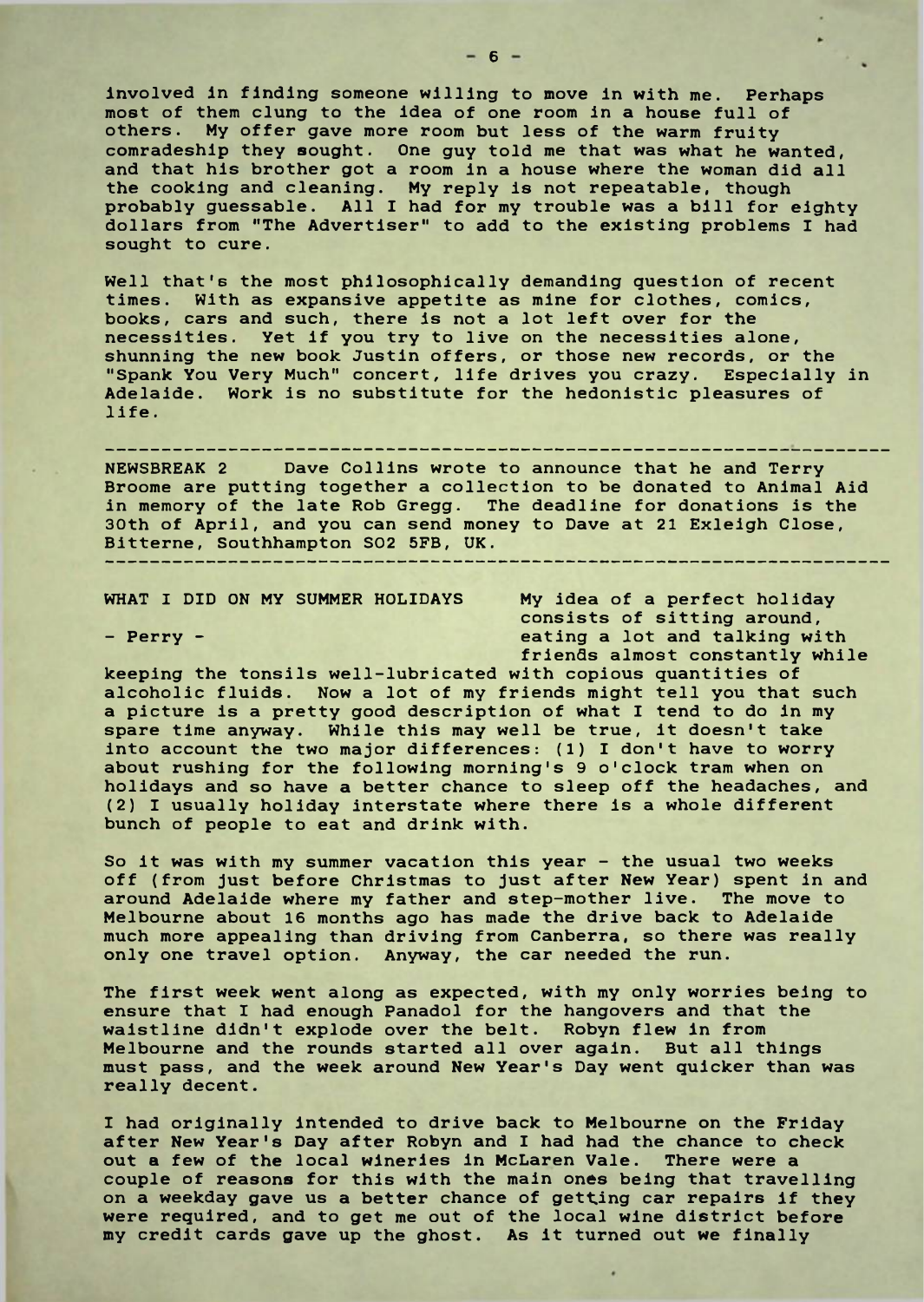decided on leaving Adelaide on the Saturday, giving us another day of lazing around the place and generally having a good time.

Not wanting to miss any opportunity, <sup>I</sup> took Robyn for a short tour around the local area on the Friday and it was there that our troubles began. Just before finishing up for the day and heading back home, my car started producing a noise reminiscent of an over-active Keith Moon hitting a steel can. A quick hitch-hike to the local service station, a short tow, one hour and \$25 later, we were back on the road with the news that nothing more important than a loose rocker arm had been the cause of the trouble. "Nothing to worry about," said the bloke doing the repairs, "it should run fine now." Looking back I wish now that <sup>I</sup> had taken more notice of what he was doing, but I'm not the type to stand peering over someone's shoulder so <sup>I</sup> didn't worry about it.

I suppose by now you are thinking that the outcome of this whole situation is becoming painfully obvious - the car is going to break down again in the most out-of-the-way place imaginable right? Right. That's a fair description of what happened the next day. Two hundred miles down the road from my father's the engine started to let out a noise which made the commotion of the night before sound tame in comparison. Nothing for it but to pull over and check the damage. It would be impossible to say that <sup>I</sup> have even the slightest amount of mechanical aptitude but after opening the bonnet even I could understand that if there was that much oil all over the inside of the engine compartment then there wouldn't be too much left inside the motor acting as a lubricant. I feared the worst.

Another hitch down the road (25 kilometres this time) brought me to the lovely (!) town of Keith - 1200 residents excluding the sheep, a town Robyn and <sup>I</sup> were to come to know very well over the next few days. After hearing numerous horror stories from one of the attendants at a service station regarding cracked heads, blown conrods and the like, the bloke from the RAA (the South Australian motorists' association) finally arrived and gave me a lift back to car where Robyn had spent the last couple of hours reading everything in the car except the registration sticker. After a quick inspection of the engine it was quite obvious that the culprit was a loose rocker cover, the very one that had not be tightened correctly the night before. I'd had the foresight to buy some oil in Keith before leaving and after filling up we were on our way again with a warning to go very slowly. We were under the impression that if we took it easily we would make it back to Melbourne but we were sadly mistaken. Only another two kilometres down the road the car decided to pack it in with an enormous bang which sounded nothing short of terminal.

Barry, the RAA bloke, caught up with us a few minutes later with a rather resigned look on his face and a shrug of the shoulders. "Bad rather resigned look on his face and a shrug of the shoulders. luck", he said. "Looks like you'll be spending a night in Keith while <sup>I</sup> send away for the parts." This was not the tail-end of a holiday that Robyn or I had expected or hoped for but at least we hadn't wrapped the car around a tree - maybe it would have been better if we had.

The range of accomodation in Keith was anything but extensive - a caravan park, a seedy looking hotel or a relatively new motel; so the choice of the third option was more necessary than inspired. Even less inspired was the name of the restaurant attached to the motel: "The Jolly Jumbuck". While I realise that small country towns in Australia make little or no pretensions to even a modicum